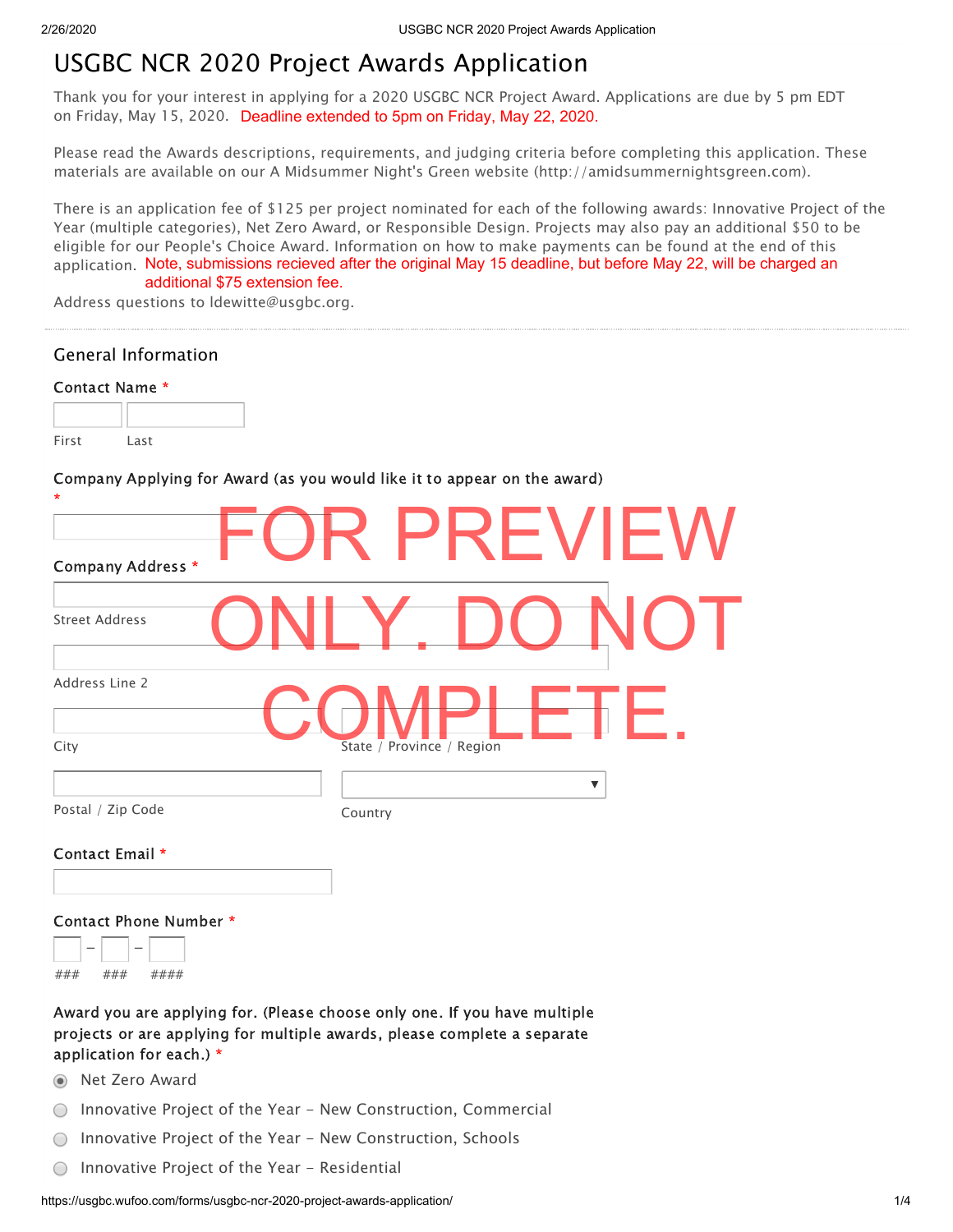- $\bigcirc$ Innovative Project of the Year - Interior Construction
- Innovative Project of the Year Existing Building Performance  $\bigcirc$
- Innovative Project of the Year Neighborhood Development
- $\bigcirc$  Innovative Project of the Year Health and Wellness in the Built Environment
- Green Building of the Year Responsible Design

# Would you also like to nominate this project for our 2019 People's Choice Award?

#### Yes

 $\bigcirc$  No, thank you

# Uploads

Upload your narratives, scorecards, images, and other materials here. Please see the requirements description for each award, available online at http://amidsummernightsgreen.com, for specific instructions on what to upload.

Note: You can upload up to six images. If you have more than six images to upload, please email Leigh DeWitte (ldewitte@usgbc.org).

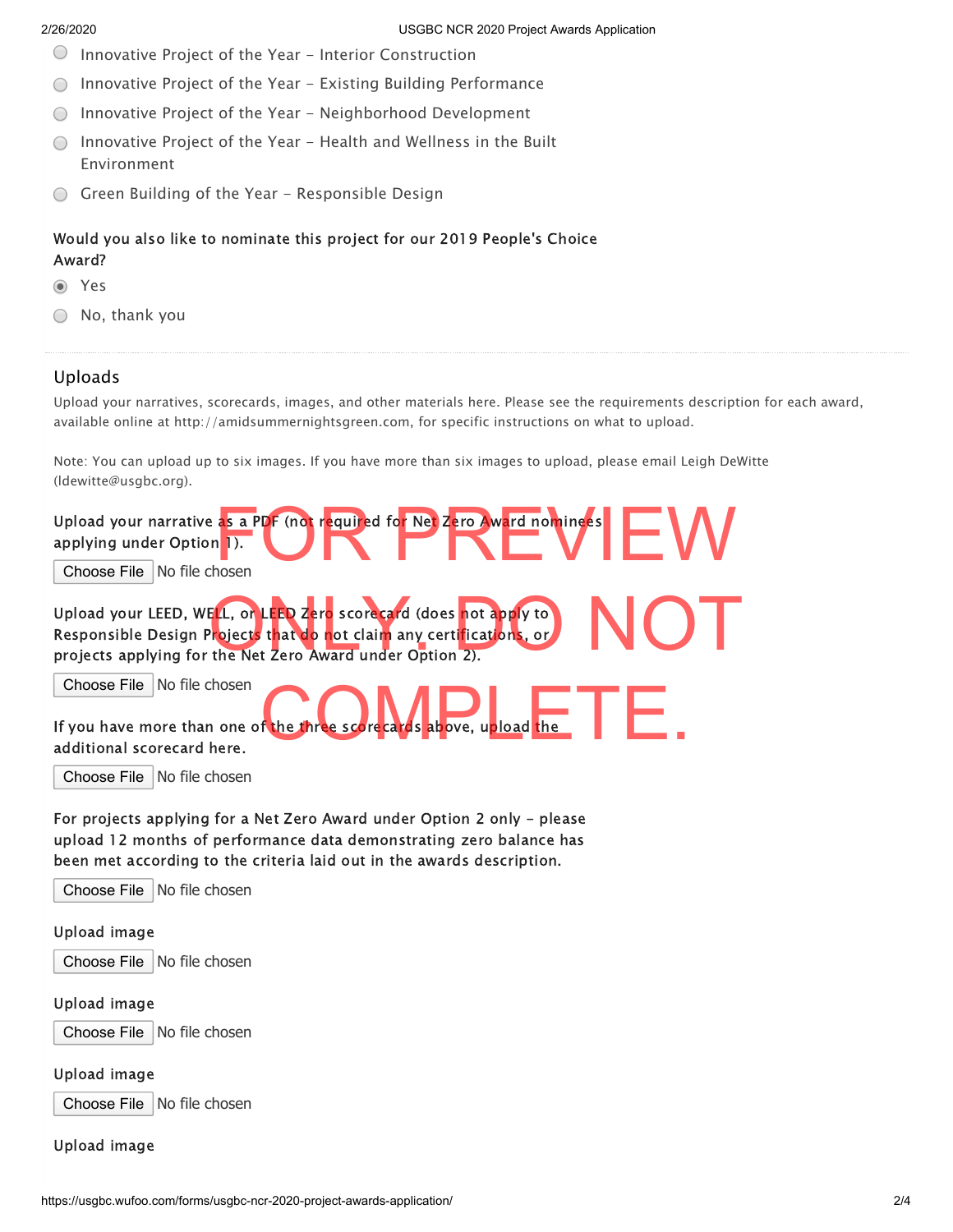|  | Choose File   No file chosen |
|--|------------------------------|
|--|------------------------------|

#### Upload image

Choose File No file chosen

### Upload image

Choose File No file chosen

## Additional Project Information

Project Name (as you would like it to appear on the award) \*

Project Team (companies) and their role in the project. \*

| Project Address *                                                    | FVIEV<br>PRI                       |  |
|----------------------------------------------------------------------|------------------------------------|--|
| <b>Street Address</b>                                                |                                    |  |
| Address Line 2                                                       |                                    |  |
| City                                                                 | State / Province / Region          |  |
| Postal / Zip Code                                                    | $\overline{\mathbf{v}}$<br>Country |  |
| Certification earned (check all that apply) *                        |                                    |  |
| LEED                                                                 |                                    |  |
| <b>LEED Zero</b>                                                     |                                    |  |
| WELL                                                                 |                                    |  |
| Other (please indicate below)                                        |                                    |  |
| None                                                                 |                                    |  |
| If you selected "Other" above, please name the certification earned. |                                    |  |
| Level of Certification Earned                                        |                                    |  |